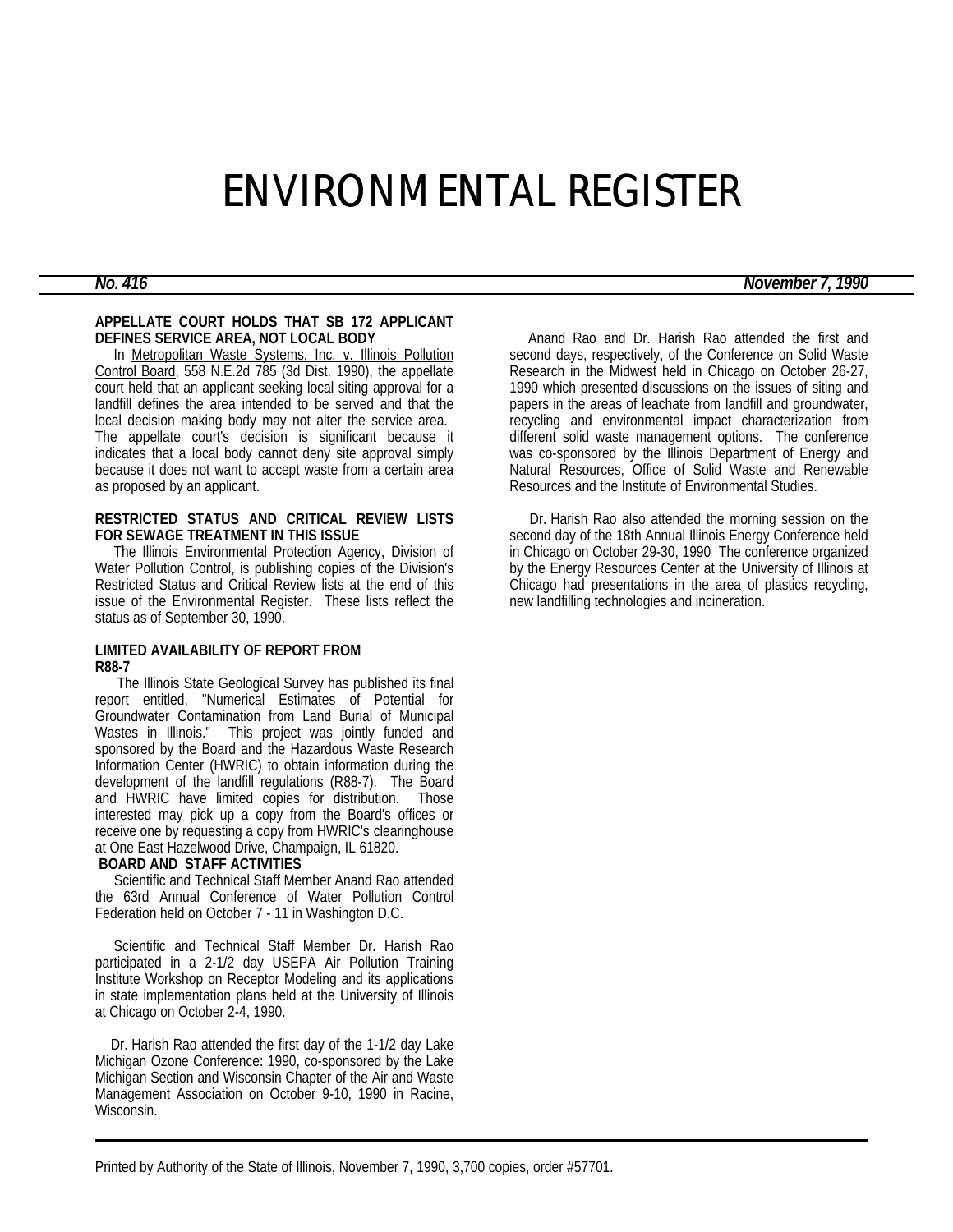#### **FINAL ACTIONS - OCTOBER 25, 1990 BOARD MEETING**

- PCB 85-164 Western Illinois Power Cooperative, Inc. (n/k/a Soyland Power Cooperative, Inc.), v. IEPA This matter was dismissed on petitioner's motion. Board Member J.D. Dumelle concurred.
- PCB 87-105 Bloomington Normal Sanitary District v. IEPA This matter was dismissed on petitioner's motion. Board Member J.D. Dumelle concurred.
- PCB 88-108 Ideal Roller Co. v. IEPA This matter was dismissed on petitioner's motion. Board Member J.D. Dumelle concurred.
- PCB 89-159 People of the State of Illinois v. Crown Cork & Seal Co., Inc., a New York Corp. The Board accepted the Stipulation and Settlement Agreement in which respondent agreed to pay a civil penalty of \$2,500 concerning violations of the Act and Board air pollution regulations at its Kankakee County facility. Board Members J.D. Dumelle and J.T. Meyer dissented.
- PCB 89-170 Centralia Environmental Services, Inc., v. IEPA The Board affirmed the Agency's denial of a supplemental development permit and a supplemental operating permit for petitioner's Marion County landfill site. Board Members J.D. Dumelle and B. Forcade concurred.
- PCB 89-193 Motorola, Inc. v. IEPA The Board construed the filing as a motion to withdraw permit appeal by the parties, dismissed this matter and closed the docket.
- PCB 89-201 People of the State of Illinois v. Crown, Cork, and Seal Co. Inc., a New York corp. The Board accepted the Stipulation and Settlement Agreement executed by the parties in which respondent agreed to pay a civil penalty of \$16,000 concerning violations of the Act and Board air pollution regulations at its Cook County facility. Board Members J.D. Dumelle and J. Theodore Meyer dissented.
- PCB 90-13 People of the State of Illinois v. ABC Rail Corp., a Delaware corp. The Board accepted the Stipulation and Settlement Agreement executed by the parties in which respondent agreed to pay a fine of \$1,000 concerning violations of the Act and Board air pollution regulations at its Cook County facility. Board Members J.D. Dumelle and J. Theodore Meyer dissented.
- PCB 90-19 People of the State of Illinois v. DuPage Plating Co., an Illinois corp. The Board accepted the Stipulation and Settlement Agreement executed by the parties in which respondent admitted to violations the Act and Board air pollution regulations, agreed to pay a civil penalty of \$3,500 and to cease and desist from the alleged violations at its DuPage County facility. Board Members J.D. Dumelle and J. Theodore Meyer dissented.
- PCB 90-84 People of the State of Illinois v. We-Toast Bread Co., Inc. The Board accepted the Stipulation and Settlement Agreement executed by the parties in which respondent admitted to violations of the Act and Board air pollution regulations, agreed to pay a civil penalty of \$3,000 and to cease and desist from the alleged violations concerning its Cook County facility. Board Members J.D. Dumelle and J. Theodore Meyer dissented. Board Member J. Anderson concurred.
- PCB 90-93 People of the State of Illinois v. ITW Magnaflux, a division of Illinois Tool Works, Inc., a Delaware corp. The Board accepted the Stipulation and Settlement Agreement in which respondent admitted to past violations of the Act and Board air pollution regulations, agreed to pay a civil penalty of \$3,000 and to cease and desist from the alleged violations at respondent's Cook County facility. Board Members J. Dumelle and J. Theodore Meyer dissented.
- PCB 90-107 People of the State of Illinois v. Miller Power Fluid, an Illinois Corp. The Board accepted the Stipulation and Settlement Agreement executed by the parties in which respondent admitted to violations of the Act and Board air pollution regulations, agreed to pay a civil penalty of \$3,000 and agreed to cease and desist from the alleged violations at its DuPage County facility. Board Members J. Dumelle and J. Theodore Meyer dissented.
- PCB 90-130 Borden Chemicals and Plastics Operating Limited Partnership v. IEPA The Board granted petitioner variance extension, with conditions, from the Board's water pollution regulations relating to total dissolved solids and chloride standards for its Sangamon County facility.
- PCB 90-191 Taracorp Industries, Inc., v. IEPA The Board accepted the Agency Recommendation and granted petitioner provisional variance from the Board's waste disposal regulations concerning 90-day on-site limitations for hazardous wastes at its Madison County facility.
- PCB 90-192 Metal Finishing Research Corp. v. IEPA The Board accepted the Agency Recommendation and granted petitioner provisional variance from the Board's waste disposal regulations concerning 90-day on-site limitations for hazardous wastes at its Cook County facility.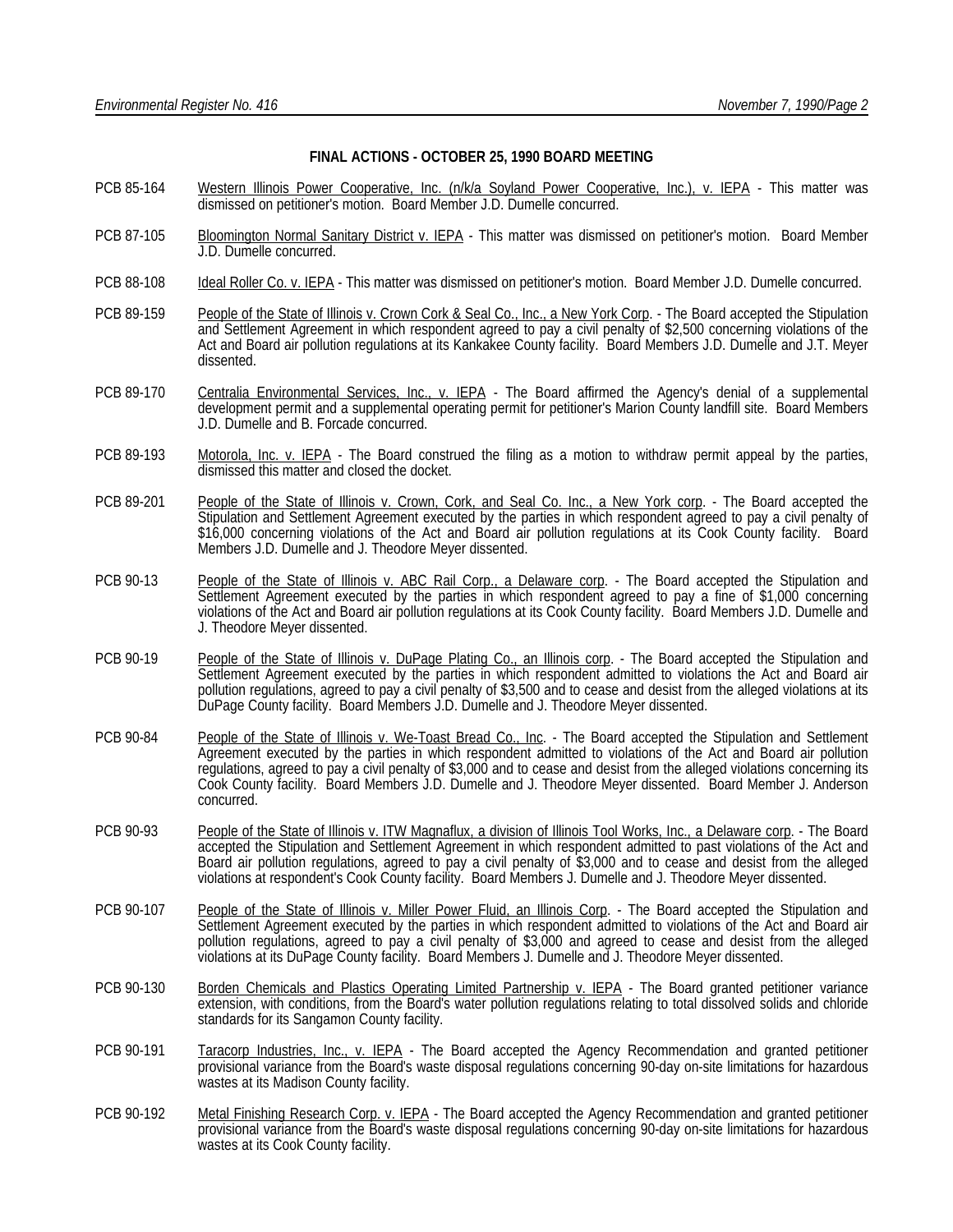- PCB 90-193 Sloan Valve Co., v. IEPA The Board accepted the Agency Recommendation and granted petitioner provisional variance from the Board's waste disposal regulations concerning 90-day on-site limitations for hazardous wastes at its Cook County facility.
- AC 89-115 IEPA v. City of St. Francisville, an Illinois Municipal corp. The Board denied respondent's motion for review of penalties assessed in the Board's July 13, 1989 Default Order.
- AC 89-224 IEPA v. John Vander The Board denied the Agency's motion for reconsideration of its August 30, 1990 Order finding that no arguments or facts were raised which had not been considered by the Board in rendering its decision of no violations. Board Members J.D. Dumelle and B. Forcade dissented.
- AC 89-268 IEPA v. William A. Jayne and Betty J. Jayne The Board found that respondent violated Section 21(q)(1) of the Act and imposed a fine of \$500.
- AC 89-304 IEPA v. G & M Wrecking Co. The Board denied the Agency's motion to reconsider its August 30, 1990 Opinion and Order which found respondent had not violated Section 21(q)(3 of the Act. Board Member B. Forcade dissented and Board Member J.D. Dumelle concurred.
- AC 90-49 IEPA v. Waste Hauling Landfill, Inc. The Board granted petitioner's request to withdraw its petition for review and found that respondent violated Sections  $21(p)(5)$ ,  $\overline{21(p)(12)}$ ,  $21(p)(2)$ ,  $21(p)(1)$  and  $21(p)(9)$  of the Act and imposed a fine of \$2,500.
- AC 90-55 IEPA v. Lindell Loveless The Board denied respondent's motion to vacate the Board's Order of Default. Board Member J.D. Dumelle dissented.
- AC 90-57 County of Jackson v. Frank Doan The Board vacated its August 30, 1990 Default Order, found that respondent violated Sections  $21(q)(1)$  and  $21(q)(2)$  of the Act and imposed a fine of \$1,000.
- AC 90-82 IEPA v. Daniel Van Fleet The Board found respondent violated Section 21(q)(1), 21(q)(3) and 21(q)(4) of the Act and imposed a fine of \$1,500.
- AC 90-83 IEPA v. John E. Moody et al. The Board found respondent violated Section 21(q)(1) of the Act and imposed a fine of \$500.

#### NEW CASES - OCTOBER 25, 1990 BOARD MEETING

- PCB 90-170 Goose Lake Assn. v. Robert J. Drake, Sr., et al. -Complainants allege violations of the Act concerning water pollution at respondent's Grundy County development. Set for hearing.
- PCB 90-179 Acme Finishing Co. v. IEPA Petitioner seeks review of the Agency's denial of its reapplication for renewal of its operating permits concerning its Cook/DuPage County facility. Held until November 8.
- PCB 90-182 Ronald E. Tex and Susan D. Tex v. Samuel Scott Coggeshall et al. Complainant alleges violations of the Board's noise and air pollution regulations at respondent's Adams County facility. Held until November 8.
- PCB 90-187 Herman W. Prescott v. City of Sycamore, IL et al. -Complainant alleges violations of the Board's public water supplies regulations at its DeKalb County facility. Held until November 8.
- PCB 90-188 American Steel & Wire Corp. v. IEPA Petitioner seeks permit review concerning its Will County facility. Accepted for hearing.
- PCB 90-189 Modine Manufacturing Co. v. IEPA Petitioner seeks variance from the Board's air pollution regulations concerning its McHenry County facility. Accepted for hearing.
- PCB 90-190 City of Charleston v. IEPA Petitioner seeks permit review concerning its Coles County facility. Accepted for hearing.
- PCB 90-191 Taracorp Industries, Inc. v. IEPA See Final Actions.
- PCB 90-192 Metal Finishing Research Corp. v. IEPA See Final Actions.
- PCB 90-193 Sloan Valve Co. v. IEPA See Final Actions.

# **CALENDAR \***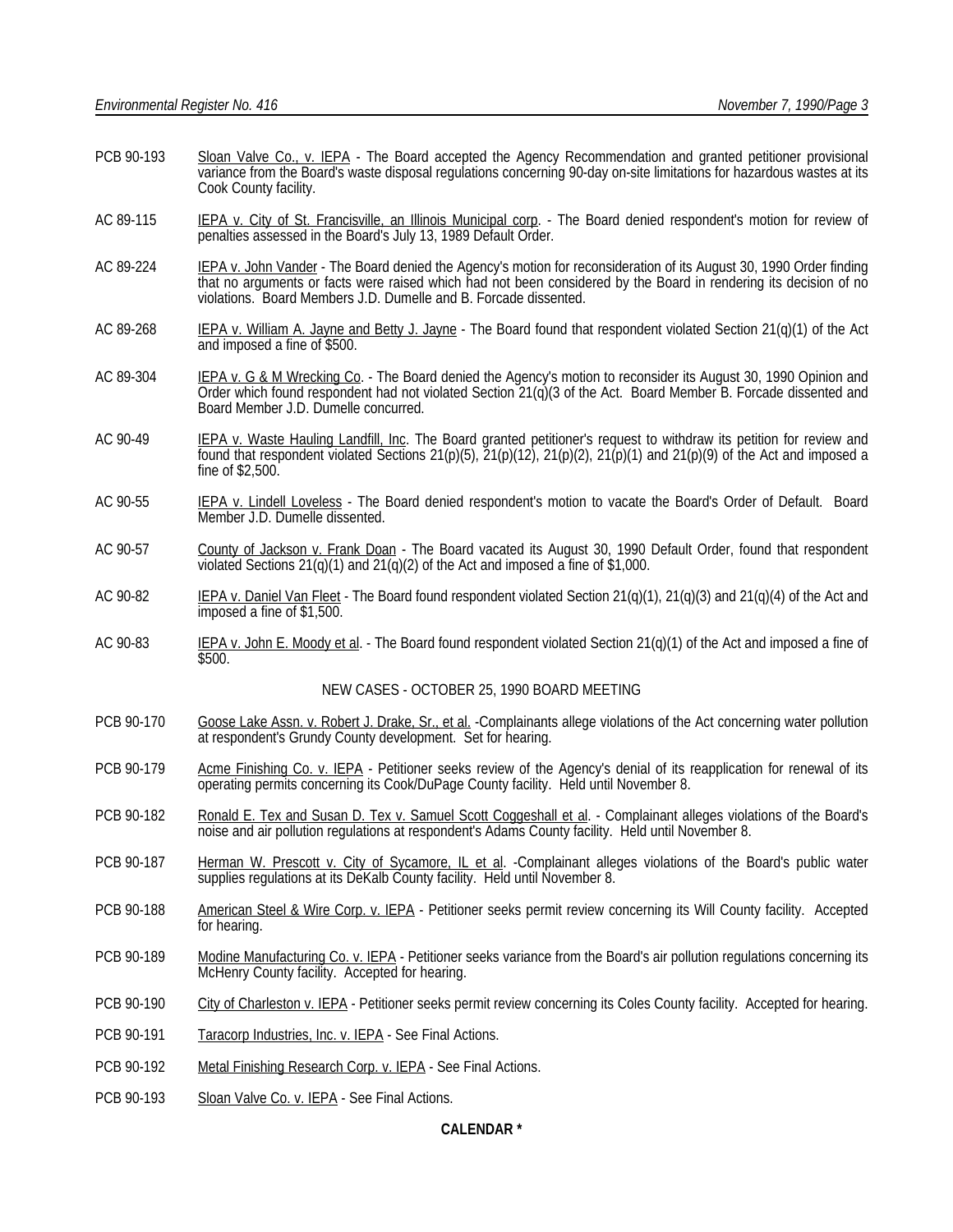| November 1<br>10:00 a.m.   | $P-A$ | Hydraulics, Inc. d/b/a Brake Parts Company v. EPA - PCB 89-88, Litchfield Town Hall, 120<br>E. Ryder, Litchfield.                                             |  |  |
|----------------------------|-------|---------------------------------------------------------------------------------------------------------------------------------------------------------------|--|--|
| November 8                 |       | Pollution Control Board Meeting, State of Illinois Center, 100 W. Randolph St., Conference Room<br>9-040, Chicago.                                            |  |  |
| November 9<br>10:00 a.m.   | A-C   | County of St. Clair v. Laidlaw Waste Systems - AC 90-74, County Board Conference Room,<br>5th Floor, St. Clair County Building, 10 Public Square, Belleville. |  |  |
| November 12<br>$9:30$ a.m. | A-V   | Olin Chemicals (Joliet Plant) v. EPA - PCB 89-72, Will County Courthouse, 14 W. Jefferson<br>St., Joliet.                                                     |  |  |
| November 13<br>10:00 a.m.  | $A-C$ | <b>EPA v. ESG Watts, Inc. - AC 90-47, County Office Building, County Board Room, Third</b><br>Floor, 1504 Third Avenue, Rock Island.                          |  |  |
| November 14<br>10:00 a.m.  | A-E   | People of the State of Illinois v. Duraco, Inc. - PCB 90-61, State of Illinois Center, 100 W.<br>Randolph St., Suite 11-500, Chicago.                         |  |  |
| November 14<br>10:00 a.m.  | P-A   | Envotech-Illinois, Inc. v. IEPA - PCB 90-138, Montgomery County Courthouse, Hillsboro.                                                                        |  |  |
| November 14<br>$9:30$ a.m. | $P-A$ | Stepan Company v. EPA - PCB 90-42, Will County Courthouse, 14 W. Jefferson, Joliet.                                                                           |  |  |
| November 14<br>10:00 a.m.  | $P-A$ | A.K.A. Land, Inc. v. EPA - PCB 90-177, Belleville City Hall, City Council Chambers, 101<br>S. Illinois St., Belleville. (Will continue on 16th if needed.)    |  |  |
| November 16<br>10:00 a.m.  | $A-C$ | County of Madison v. City of Alton - AC 90-41, Council Chambers, City Hall, 3rd & Alby<br>St., Alton.                                                         |  |  |
| November 19<br>10:00 a.m.  | L-E   | People of the State of Illinois v. Chicago Heights Refuse Depot, Inc. - PCB 90-112, State of<br>Illinois Center, 100 W. Randolph St., Šuite 11-500, Chicago.  |  |  |
| November 20<br>10:00 a.m.  | A-E   | People of the State of Illinois v. Colwell/General, Inc. - PCB 89-180, State of Illinois<br>Center, 100 W. Randolph St., Suite 11-500, Chicago.               |  |  |
| November 20<br>10:00 a.m.  | $P-A$ | Earl R. Bradd, as owner of the Bradd Sanitary Landfill v. EPA - PCB 90-173, Bloomington<br>City Hall, City Council Chambers, 109 East Olive St., Bloomington. |  |  |
| November 20<br>11:00 a.m.  | $A-C$ | EPA v. Steve Gilbert - AC 90-56, Mansfield Fire Dept., 100 S. Washington St., Mansfield.                                                                      |  |  |
| November 21<br>$9:30$ a.m. | A-E   | People of the State of Illinois v. Westvaco Corporation - PCB 90-127, State of Illinois Center,<br>100 W. Randolph St., Suite 11-500, Chicago.                |  |  |
| November 21<br>10:00 a.m.  | $P-A$ | Watts Disposal Systems, Inc. v. EPA - PCB 90-174, City Council Chambers, Rock Island City<br>Hall, Third Floor, 1528 Third Avenue, Rock Island.               |  |  |
| November 28<br>$9:30$ a.m. | $P-A$ | National Steel Corporation (Granite City Division) v. EPA - PCB 90-114, Courthouse, Second<br>Floor, Granite City Hall, 2000 Edison Ave., Granite City.       |  |  |
| November 29                |       | Pollution Control Board Meeting, State of Illinois Center, 100 W. Randolph St., Conference Room<br>9-040, Chicago.                                            |  |  |
| November 29<br>10:00 a.m.  | L-V   | Gallatin National Company v. EPA - PCB 90-183, Fellowship Hall, The Reformer Church,<br>Main & Church Streets, Fairview.                                      |  |  |
| November 30<br>$9:30$ a.m. | $A-C$ | EPA v. Johnson Blackwell - AC 90-72, Carlyle City Hall, Second Floor, 850 Franklin, Carlyle.                                                                  |  |  |
| December 4<br>9:00 a.m.    | R     | Groundwater Quality Standards (35 III. Adm. Code 620) - R89-14, State of Illinois Center, 100<br>W. Randolph St., Room 9-040, Chicago.                        |  |  |
| December 5<br>10:00 a.m.   | A-V   | Monsanto Company v. EPA - PCB 90-44, City Council Chambers, City Hall, 2897 Falling<br>Springs Rd., Sauget.                                                   |  |  |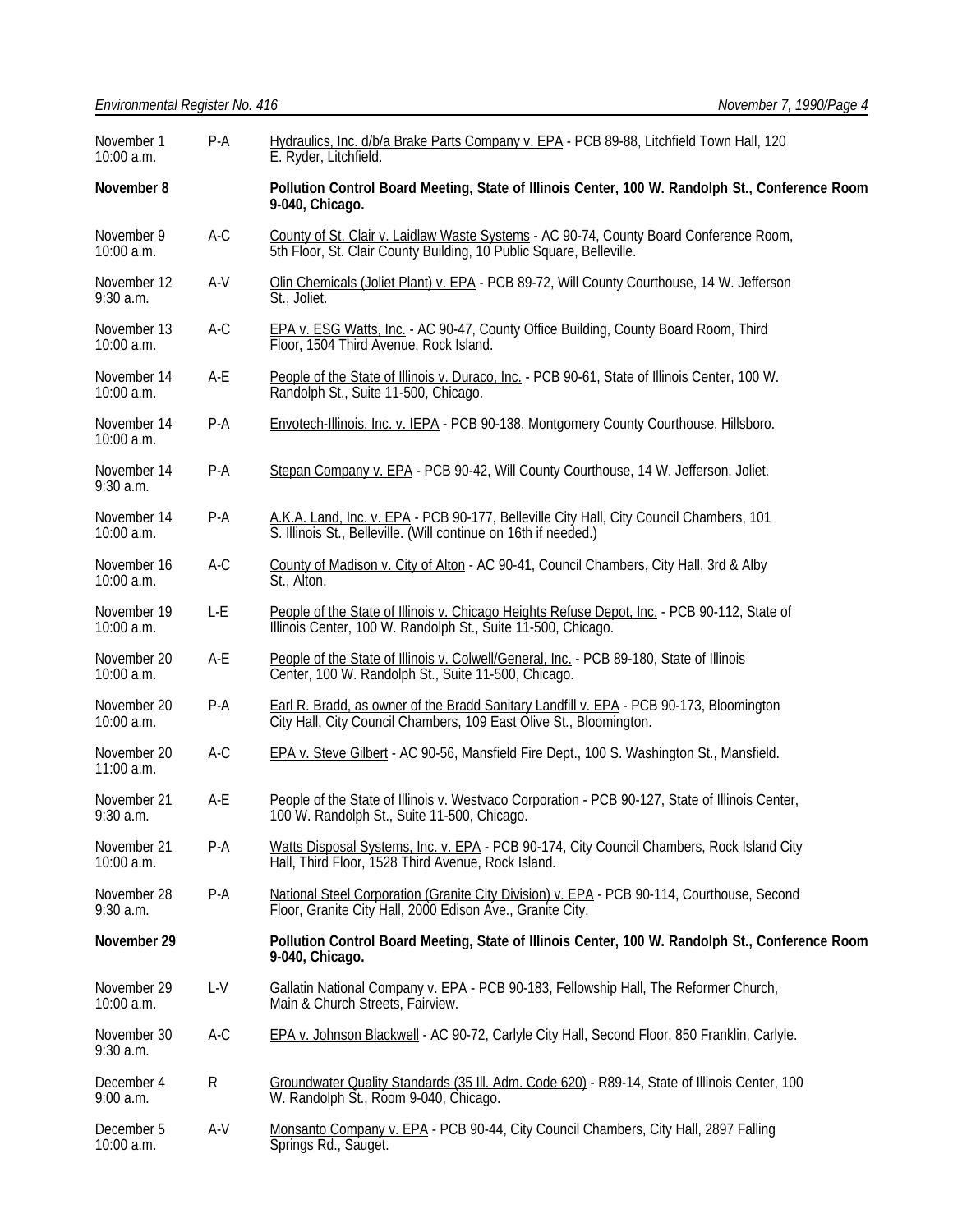| December 6<br>10:00 a.m.         | A-E        | People of the State of Illinois v. Allied-Hastings Barrel and Drum Service, Inc. -<br>PCB 90-60, State of Illinois Center, 100 W. Randolph St., Suite 11-500, Chicago.                                            |  |
|----------------------------------|------------|-------------------------------------------------------------------------------------------------------------------------------------------------------------------------------------------------------------------|--|
| December 6<br>$9:30$ a.m.        | A-E        | People of the State of Illinois v. G & K Investments Inc., Gary Cross and Kevin Leesman - PCB<br>90-140, Logan County Courthouse, 601 Broadway, Lincoln.                                                          |  |
| December 6<br>10:00 a.m.         | $A-C$      | EPA v. George Ribble - AC 90-81, Macoupin County Courthouse, County Board Room, East<br>First North Street, Carlinville.                                                                                          |  |
| December 6<br>$10:00$ a.m.       | W-V        | Village of Sauget v. EPA - PCB 90-181, Sauget City Hall, City Council Chambers, 2897 Falling<br>Springs Rd., Sauget.                                                                                              |  |
| December 10<br>$9:30$ a.m.       | $P-A$      | <b>ESG Watts, Inc. v. EPA - PCB 90-95, County Office Building, County Board Room, Third</b><br>Floor, 1504 Third Ave., Rock Island.                                                                               |  |
| December 10<br>$9:30$ a.m.       | $P-A$      | ESG Watts, Inc. v. EPA - PCB 90-144, County Office Building, County Board Room, Third<br>Floor, 1504 Third Ave., Rock Island.                                                                                     |  |
| December 10<br>10:00 a.m.        | N-E        | Village of Matteson v. World Music Theatre, Jam Productions Ltd., Discovery South Group,<br>Ltd., and Gierczyk Development, Inc. - PCB 90-146, Village Hall, Village of Matteson, 3625 W. 215th St.,<br>Matteson. |  |
| December 11<br>9:30 a.m.         | $P-A$      | ESG Watts, Inc. v. EPA - PCB 90-95, County Office Building, County Board Room, Third<br>Floor, 1504 Third Ave., Rock Island.                                                                                      |  |
| December 11<br>9:30 a.m.         | $P-A$      | <b>ESG Watts, Inc. v. EPA - PCB 90-144, County Office Building, County Board Room, Third</b><br>Floor, 1504 Third Ave., Rock Island.                                                                              |  |
| December 11<br>10:00 a.m.        | N-E        | Village of Matteson v. World Music Theatre, Jam Productions Ltd., Discovery South Group,<br>Ltd., and Gierczyk Development, Inc. - PCB 90-146, Village Hall, Village of Matteson, 3625 W. 215th St.,<br>Matteson. |  |
| December 13 UST-FRD<br>9:00 a.m. |            | Williamson Adhesives, Inc. v. EPA - PCB 90-168, State of Illinois Center, 100 W. Randolph<br>St., Suite 11-500, Chicago                                                                                           |  |
| December 13<br>10:00 a.m.        | $P-A$      | John Sexton Contractors Company v. EPA - PCB 88-139, Lansing Village Hall, 18200 Chicago<br>Ave., Lansing.                                                                                                        |  |
| December 14 UST-FRD<br>9:00 a.m. |            | Williamson Adhesives, Inc. v. EPA - PCB 90-168, State of Illinois Center, 100 W. Randolph<br>St., Suite 11-500, Chicago.                                                                                          |  |
| December 14<br>10:00 a.m.        | $P-A$      | Natural Gas Pipeline Company of America v. EPA -PCB 87-150, City of Kankakee, Council<br>Chambers, Second Floor, 385 East Oak St., Kankakee.                                                                      |  |
| December 14<br>10:00 a.m.        | $A-C$      | EPA v. Al Springman - AC 90-79, Jersey County Courthouse, Courtroom B, Jerseyville.                                                                                                                               |  |
| December 17<br>9:30 a.m.         | W-E        | EPA v. Hopper Paper Division, Georgia Pacific Corporation and Taylorville Sanitary District<br>PCB 90-184, City Council Chambers, 115 N. Main St., Taylorville.                                                   |  |
| December 18<br>10:00 a.m.        | A-E        | People of the State of Illinois v. Sure-Tan, Inc. - PCB 90-62, State of Illinois Center,<br>100 W. Randolph St., Suite 11-500, Chicago.                                                                           |  |
| December 20                      |            | Pollution Control Board Meeting, State of Illinois Center, 100 W. Randolph St., Conference Room<br>9-040, Chicago.                                                                                                |  |
| December 20<br>10:00 a.m.        | N-E        | Carl Madoux, Alice Madoux, Glenn Moody & Margaret Moody v. B & M Steel Service Center,<br>Inc. - PCB 90-148, Alton City Hall, 101 East 3rd Street, Alton.                                                         |  |
| December 21<br>$9:30$ a.m.       | A-E        | IEPA v. Columbia Quarry Company - PCB 90-161, County Conference Room, St. Clair County<br>Building, 5th Floor, 10 Public Square, Belleville.                                                                      |  |
| December 21<br>10:00 a.m.        | N-E<br>A-E | Carl Madoux, Alice Madoux, Glenn Moody & Margaret Moody v. Straders Logging and<br>Lumber Mill - PCB 90-149, Alton City Hall, 101 East 3rd Street, Alton.                                                         |  |